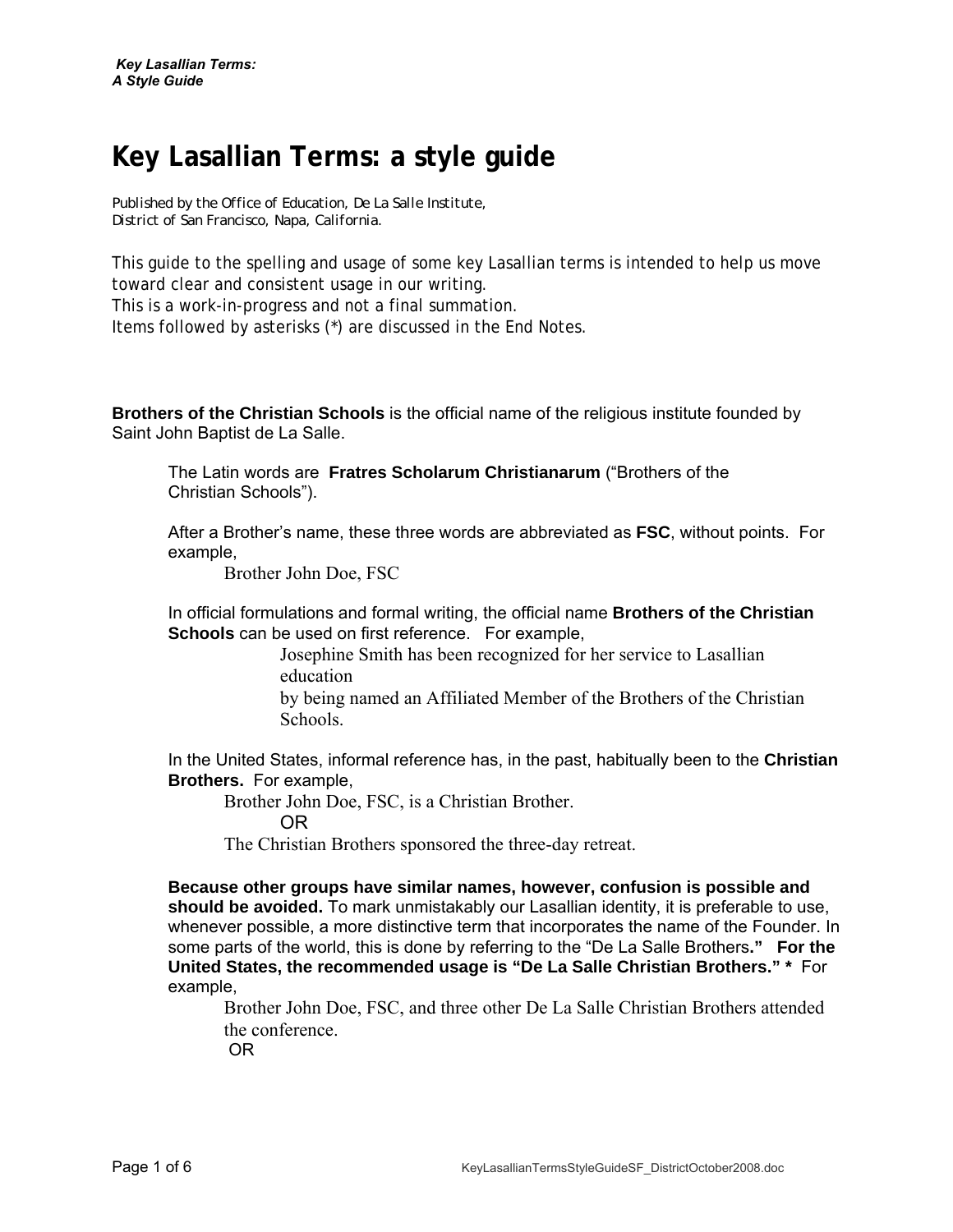The Brothers of the Christian Schools – more commonly known as the De La Salle Christian Brothers – have been providing education in the United States continuously since 1837.

#### **The Institute**

The Brothers of the Christian Schools are a religious institute. The term "institute" is technically more correct than the traditional terms "congregation" and "order" to describe a canonical group of consecrated religious in the Church.

In formal style, on first reference, we often use this full formulation: **The Institute of the Brothers of the Christian Schools.** 

On second reference, we often refer to **the Institute** (with initial capital)

When the context requires it, we often speak of the **the international Institute** – but "international" is not part of the title and is not capitalized. For example:

The Institute of the Brothers of the Christian Schools has its headquarters, or Generalate, in Rome. This international **Institute** is at work now in more than 80 countries.

## **FSC**

This is the initial letters of the three Latin words Fratres Scholarum Christianarum. It is spelled **FSC, without points**

It is used after a Brother's full name on first reference; it is preceded by a comma; and if it occurs in mid-sentence it is also followed by a comma. It is not necessary to repeat FSC in second references to the same Brother. For example:

Brother Robert Jones, FSC, was the first speaker. Brother Robert's remarks were well received.

## **Brother**

In reference to a member of the Institute, always capitalize **Brother,** both for general reference and as the title of a specific Brother. For example:

At the liturgy, three Brothers spoke the prayers of intercession. The first to speak was Brother John Doe.

**Brother** should normally be spelled out in full. But if space is limited – as in the caption to a photograph or in other tight space – it may be abbreviated as **Br.** or **Bro.**

On second reference to a specific Brother, use Brother-plus-first-name, not Brother-plussurname.\*\* For example:

Brother Frederick Smith, FSC, received the Distinguished Teacher Award from the school's president. Brother Frederick is a De La Salle Christian Brother with more than three decades of teaching experience. .

"Brother" remains capitalized when referring to a group. For example:

The Brothers were all gathered in the chapel at eight o'clock.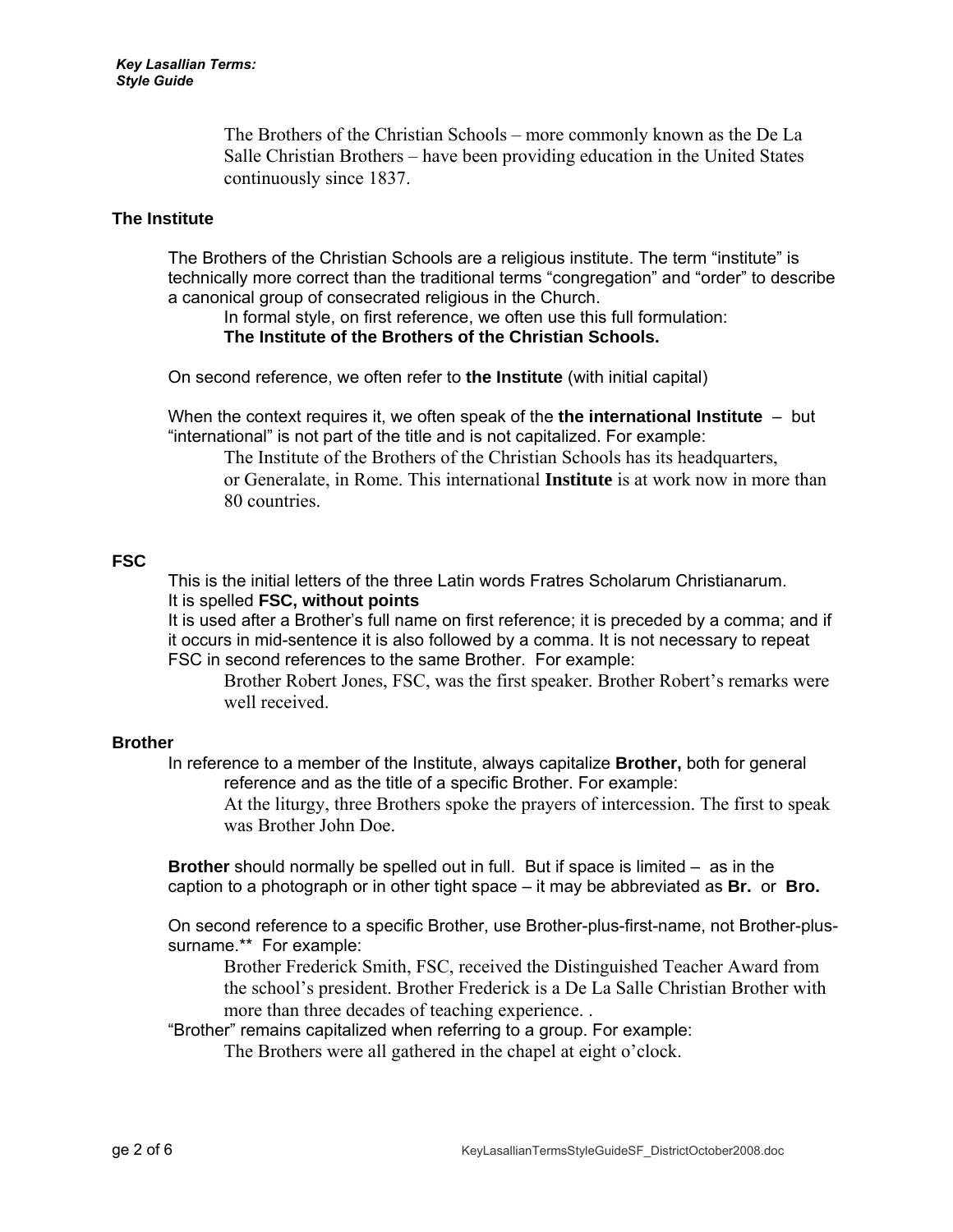When writing out a list of Brothers containing three, four, or more names, do what is clearest and least obtrusive according to the style in which you're writing. For example:

- In more formal style:

Among the guests were Brother Frederick Smith, FSC, Brother Joseph Jones, FSC, and Brother Robert Brown, FSC.

- In more informal style:

De La Salle Christian Brothers Frederick Smith, Joseph Jones, and Robert Brown were among the guests.

## **John Baptist de La Salle**

 He is the founder of the Brothers of the Christian Schools. In his full name, **only 'de' is not capitalized**.

On second reference, his surname is three words: **De La Salle.** Note that when these three words stand alone, the "De" is always capitalized. For example:

When the Brothers commanded him to return to Paris, De La Salle obeyed.

He is not referred to simply as "La Salle" but always as "De La Salle". This is the way he signed himself. Using "De La Salle" avoids confusion with another man,the explorer of the Great Lakes, Rene-Robert Cavelier, sieur de La Salle, who is often referred to in North American usage as "La Salle."]

Spell all words in their English form: Don't use Jean or Baptiste

**Saint John Baptist de La Salle** is correct and is the preferred term when referring to the Founder as a saint of the Catholic Church. It is generally better to spell out "Saint." But if space is tight or other saints are also listed, "St." may be used.

[**Saint La Salle** is an older term that is still seen sometimes. Avoid, however, using "Saint De La Salle" or "Saint John La Salle".]\*\*\*

When referring to him as as a founder in a general way, 'founder' is lower-cased. But when using "Founder" in effect as a title, capitalize "Founder." For example:

The founder of the Brothers of the Christian Schools is Saint John Baptist de La Salle. The Founder is regarded as a model by all Lasallians. We often pray to De La Salle for guidance.

## **La Salle**

This shorter version of De La Salle's name appears in the title of many Lasallian institutions, such as "Mont La Salle" and "La Salle High School." It is appropriate in such names. But it is to be avoided when referring to the man after whom these institutions are named. He is always "De La Salle."

La Salle is always written as two words and not run together. For example:

 **La Salle** High School is correct. Lasalle High School is incorrect. LaSalle High School is incorrect.\*\*\*\*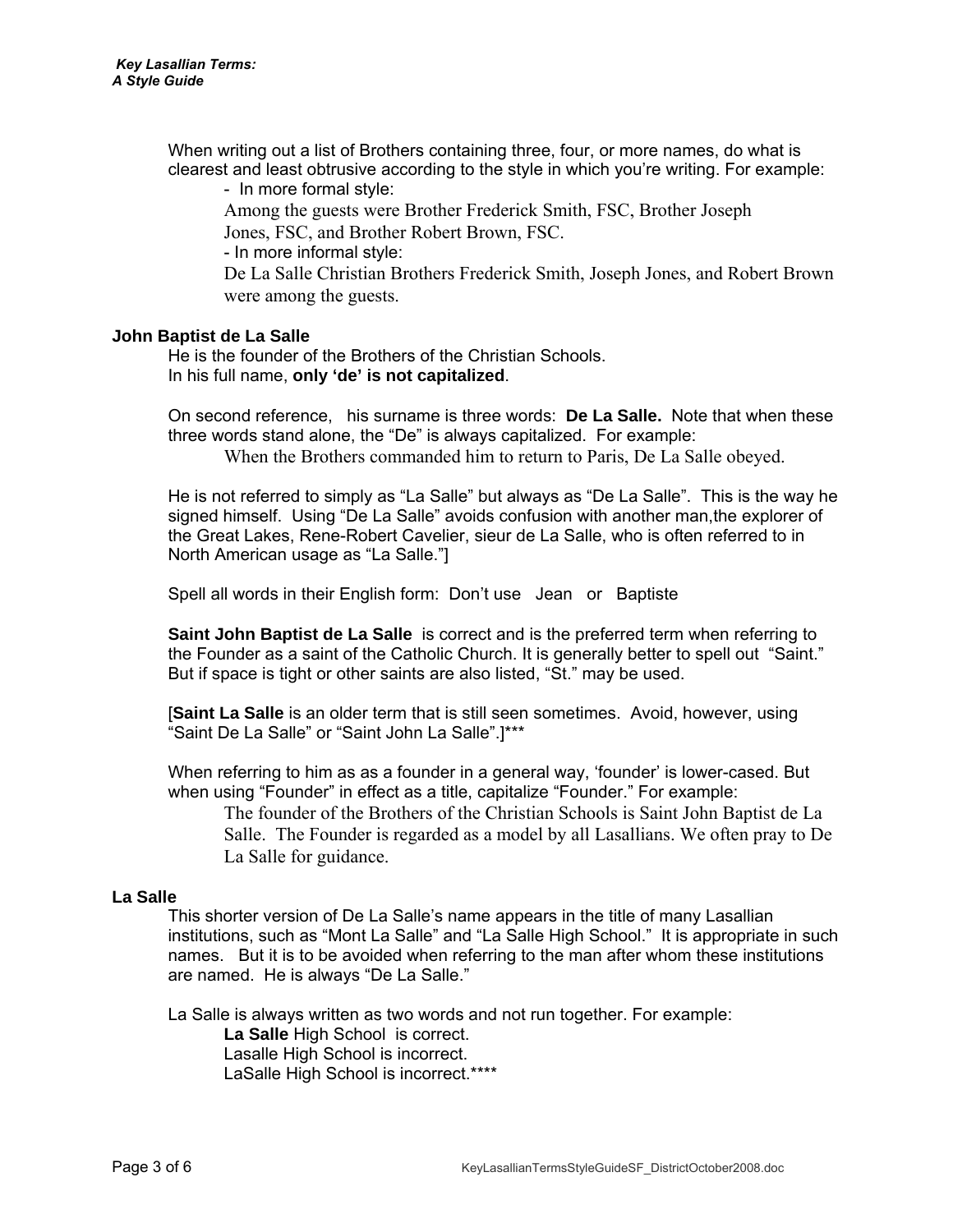## **Lasallian**

The word "Lasallian" is derived from 'La Salle" but is always printed as a single word, not two words.

It is always spelled with no spaces and with only the first letter capitalized: **Lasallian** is correct

Do not write "LaSallian" or "La Sallian"

The word can be used as an adjective with an expressed noun. For example:

There are four **Lasallian schools** in the city.

It can also can stand alone to refer to persons within the Lasallian mission. For example: Many **Lasallians** from around the world took part in the meeting

## **Lasallian Partner**

This term refers to colleagues, associates, co-workers, and supporters who contribute to the Lasallian educational mission but who are not members of the De La Salle Christian **Brothers** 

"Partner" is not an official term and does not indicate any formal status. But it is commonly used to refer to persons in that vast group of non-Brothers who work in the mission. The term "Partner" can be used without "Lasallian". It is generally capitalized as a sign of respect. For example:

Attending the annual conference were twenty-two Christian Brothers and some one hundred fifty **Lasallian Partners.** Of the **Partners** in attendance, about half were women.

## **District**

A District is a geographical entity of the sort that other religious congregations often refer to as a 'province.'

In the west, the District founded in 1868 is called **the District of San Francisco. On first reference, the full name should be used**.

On second reference, however, in informal usage, it's acceptable to use **the San Francisco District.** 

If the meaning is clear and the context requires repeated references, you can shorten references to use simply **the District** (with a capital "D").

The term "province" is more familiar to general readers than the Lasallian term "district;" so if an explanation is needed when writing for general readers, the District of San Francisco can be identified as follows:

"the western province of the De La Salle Christian Brothers in the United States"

## **De La Salle Institute (at Mont La Salle in Napa, California)**

De La Salle Institute in Napa is the provincial center of the District of San Francisco and is the legal corporate name of the Brothers of the Christian Schools in the District of San Francisco.

De La Salle Institute provides educational and financial support to District apostolates. On second reference it may be abbreviated to **DLSI.**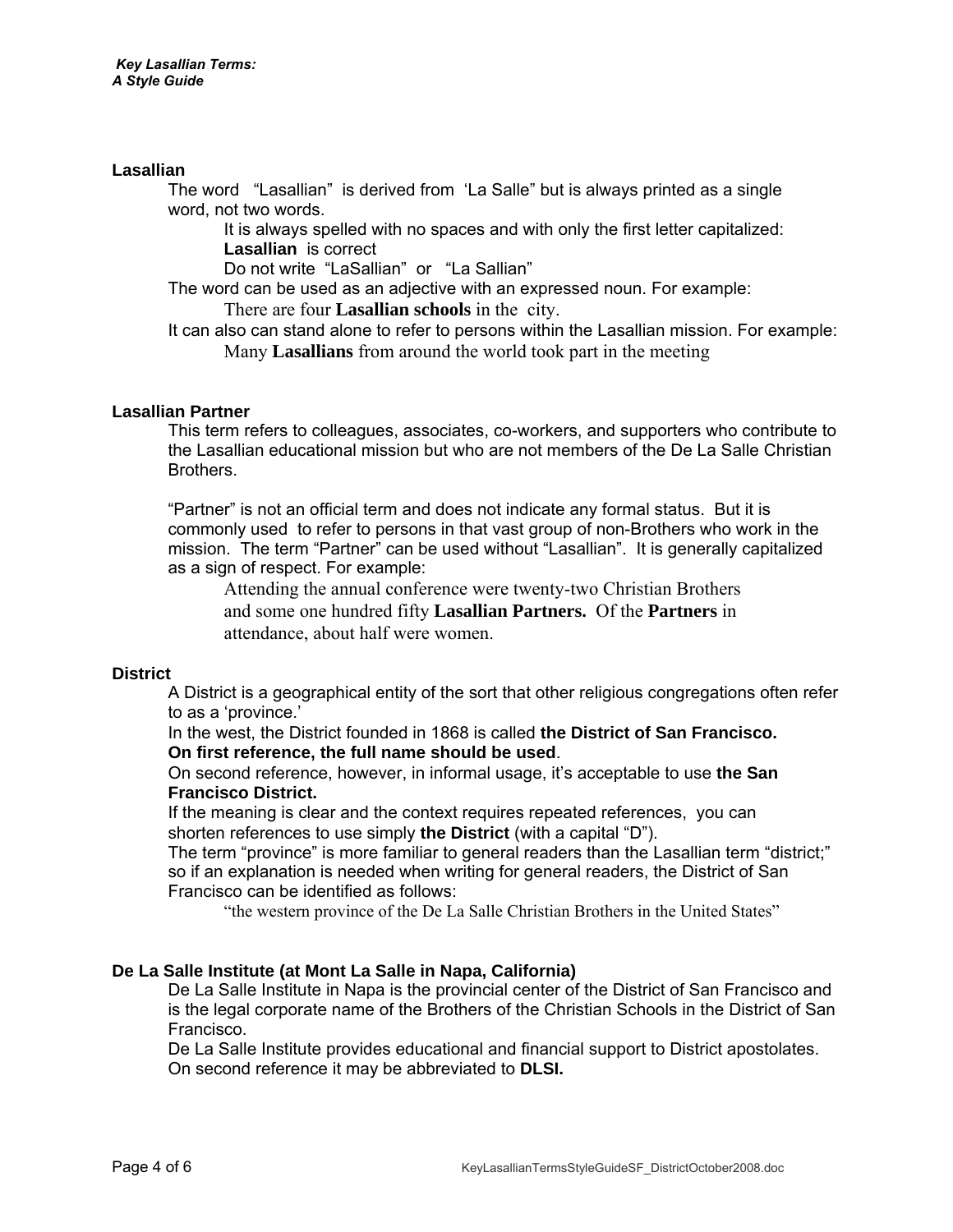## **The United States and Toronto Region**

 On first reference, spell it out in full. On second reference, abbreviate it as follows: **U.S.-Toronto Region\*\*\*\*\*** On subsequent and repeated references, if the context is clear, you may simply say **the Region**.(with a capital "R").

#### **Visitor**

The title of the superior of the Brothers of a District; he is referred to as **Brother Visitor** or **the Visitor.**  For clarity's sake, and in writing for people outside the Lasallian world, it is often useful to refer to this Brother as the **Provincial.** 

## **VENAVER**

VENAVER is an immersion program taking students from Lasallian schools to participate in other Lasallian ministries. It is spelled in **all capital letters as VENAVER.**

## **END NOTES by J. A. Gray**

\* *De La Salle Christian Brothers*. This formulation is recommended because it combines both the distinctive name of our Founder ("De La Salle") and the old-style U.S. reference to "Christian Brothers." The combination makes for a clear, powerful, unique, and pleasant-sounding identifier. I'm informed that a British-derived usage still common in some parts of the world is "'De La Salle Brothers." I don't recommend that we imitate that in the U.S.

\*\* *Brother-plus-first-name, not Brother-plus-surname.* I'm informed that in the eastern U.S. and particularly in higher-education settings it has been a practice to use Brother-plus-surname on second reference. I suppose that in past decades (and centuries), when Brothers took a new name as religious, the reference was to Brother-plus-religious-name. Our practice now of using Brotherplus-first-name is, perhaps, a replacement for that. To my ear, Brother-plus-first-name sounds more --- brotherly. It does not sound informal to me, as a reference to 'Father Joe" does when referring to a priest. I would recommend that we use Brother-plus-first-name as a standard.

\*\*\* *Saint De La Salle.* Some Lasallians express a preference for this form, based on simply adding "Saint" to the Founder's habitual way of signing himself, but it is not a form that is widely used: for instance, a Google search of "saint de la salle" brings up only 570 results; a Google search of "saint la salle" brings up 8,600 results (mostly from the Philippines.) Perhaps we should consider using "Saint De La Salle" as a standard form for second reference?

| First reference                                  | Second reference |
|--------------------------------------------------|------------------|
| Saint John Baptist de La Salle Saint De La Salle |                  |